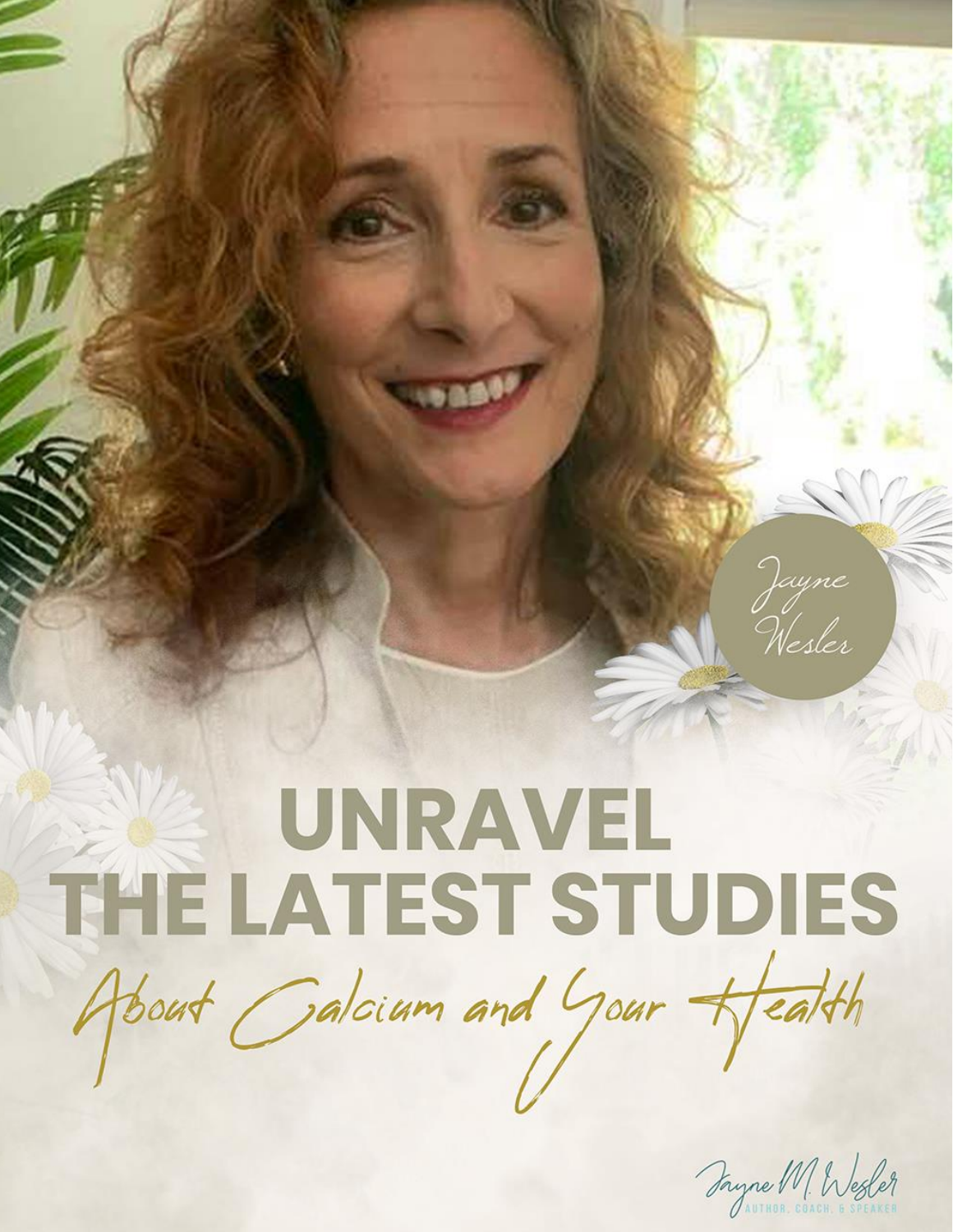*Jayme M. Wesler*

# **UNRAVEL THE LATEST STUDIES ABOUT CALCIUM AND YOUR HEALTH**



Do you feel like you get enough calcium? We've always known that it helps build strong bones and teeth, but do you still need it after you're grown? Perhaps surprisingly, calcium is extremely important in keeping you healthy!

Calcium is an important mineral that has multiple functions in the human body. Yes, we need calcium for strong bones and teeth. However, it's also crucial for heart function and muscle contractions, and it plays an important role in helping blood clots form normally.

Where do you find calcium?

Surely you're familiar with the milk commercials, but dairy isn't the only source of calcium. You can also find it in leafy green vegetables, tofu, nuts, other foods, and supplements.

Scientists continue to study the benefits of calcium. Recent research contradicts some of the standard ideas about calcium and the human body. Are the latest studies about calcium and your health creating confusion?

Let's look closer.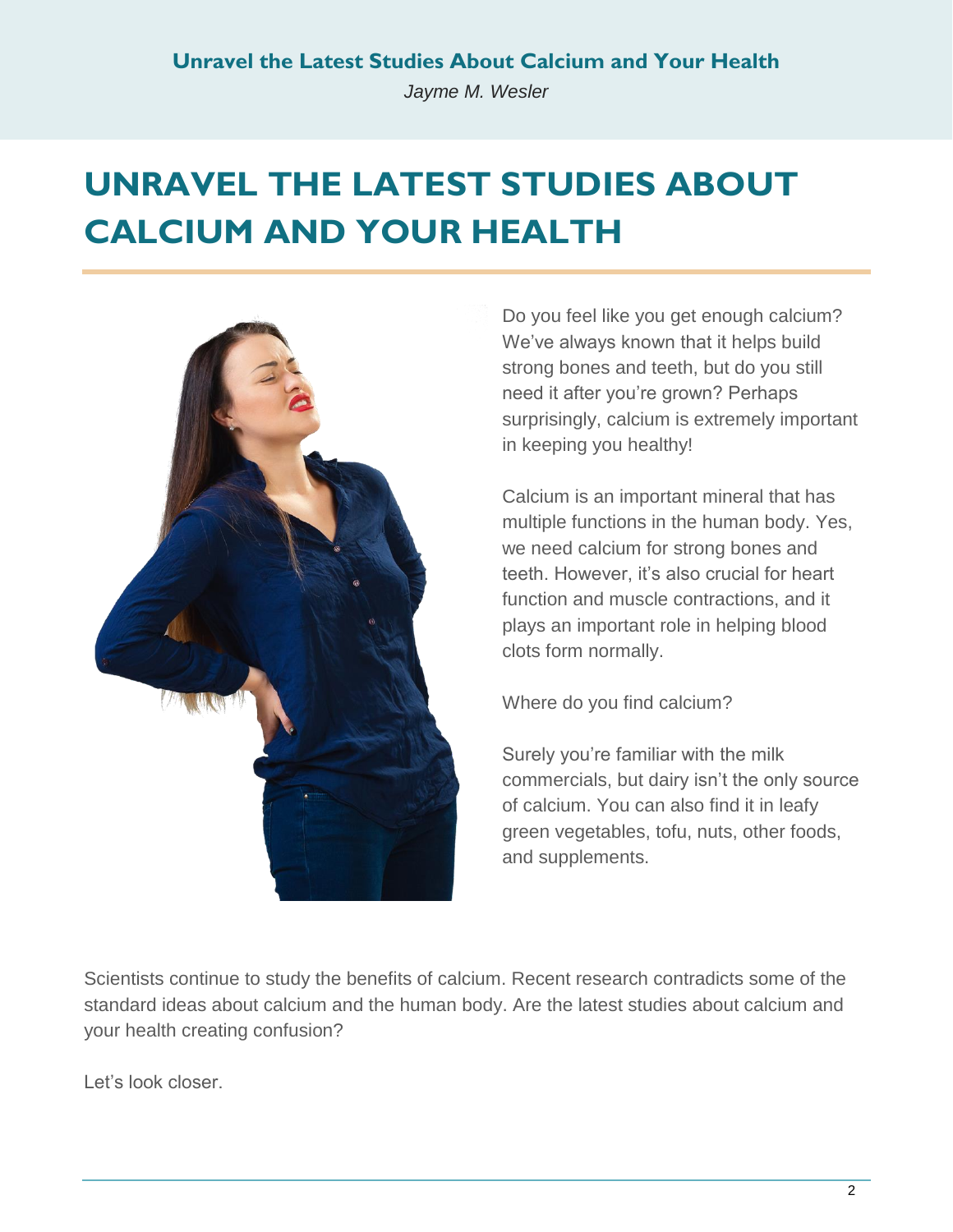# **CONSIDER THESE CONTROVERSIES SURROUNDING CALCIUM AND YOUR HEALTH:**

#### **1. RECOMMENDED DAILY DOSAGE**

**Recommended daily dosage.** One area of calcium confusion involves the recommended daily dosage. How much calcium do you need each day, and what sources should you use? The confusion stems from different studies showing different recommended amounts.

- Experts continue to argue about the recommended daily dosage. However, **most believe that you need 1,000 to 1,200 mg a day.** This amount can vary based on your health and individual needs.
- It's recommended that you don't go over 1,500 mg a day because it can lead to side effects.

# **2. TOO MUCH MILK**

**Too much milk.** A study from BMJ found that too much milk can be harmful. **They found that adults who drink more than three cups of milk a day are actually increasing their risk of cardiovascular diseases.**

 Researchers have found that drinking too much milk leads to oxidative stress in the body. **This also increases the risk of cancer in adults.**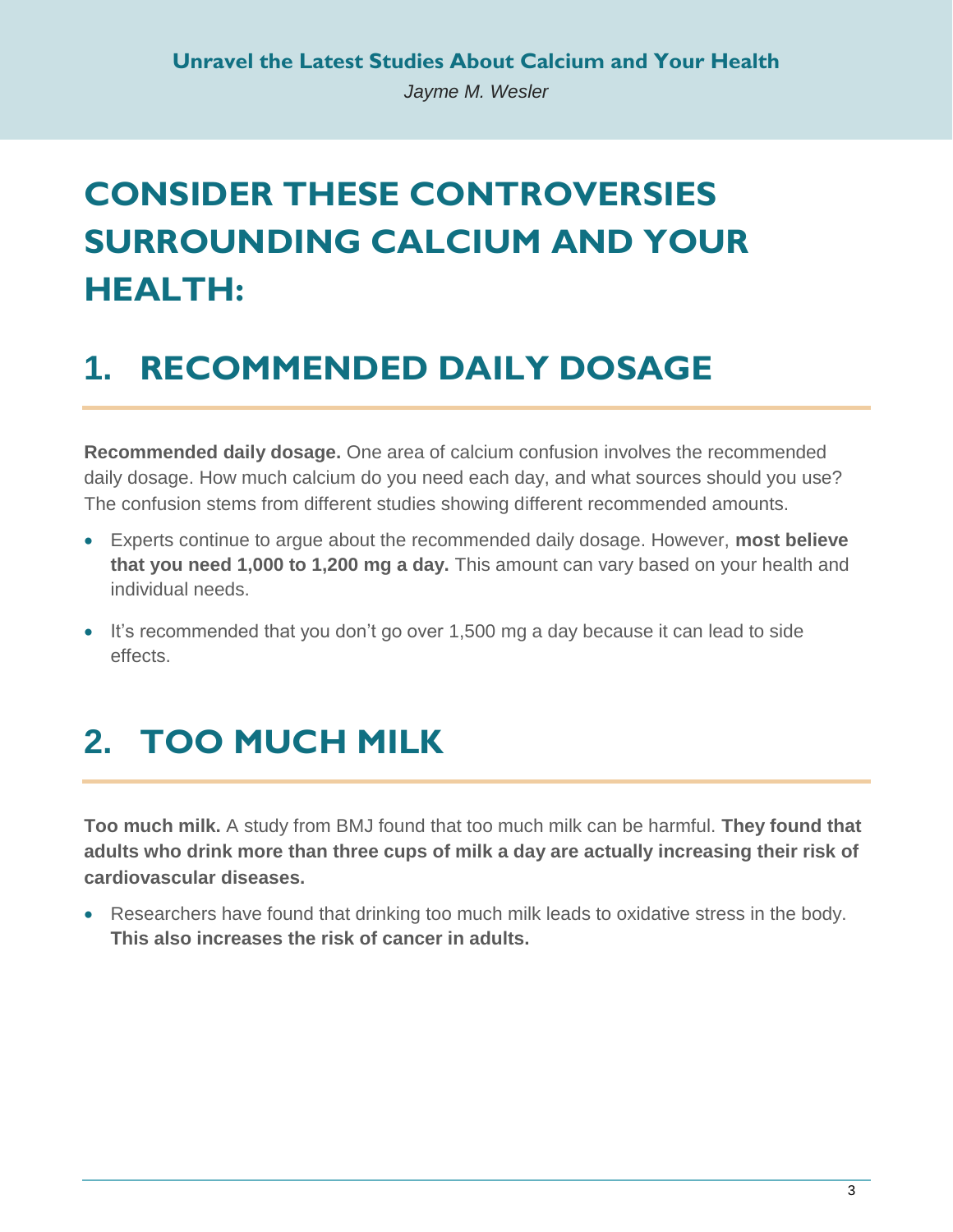## **3. BONE HEALTH**

Bone health. Calcium is important for bone health, but it's not the only mineral you need to stay healthy. Vitamin D is also important, and new studies show that it may actually be more essential.

- Recent studies have shown that taking calcium supplements doesn't seem to help all patients. In fact, the risk of fractures didn't decrease for the entire group in the study.
- A study, titled "Steingrimsdottir L. Relationship Between Serum Parathyroid Hormone Levels, Vitamin D Sufficiency, and Calcium Intake," found that vitamin D is more important for bone health than calcium.
- **Researchers found that, with high levels of vitamin D, patients didn't need high levels of calcium to be healthy.**

# **4. CALCIUM SOURCES**

Calcium sources. What is the best way to get enough calcium into your daily diet? Researchers continue to debate and create confusion about this topic.

- According to several studies, patients may not be able to absorb all of the calcium in a supplement. **Experts suggest that patients use food as their source of calcium.** However, this also creates questions about which food source is the most helpful.
- For years, the dairy industry has touted milk and other dairy products as the best sources of calcium. However, patients with lactose-intolerance and dairy allergies have to turn to other sources.
- You can also find calcium in salmon, collard greens, broccoli, kale, figs, oranges, white beans, okra, and soy products. Also, there are calcium-fortified foods such as granola, cereals, and other products.
- It's important to find a source of calcium that you enjoy eating frequently. Try different foods until you find your favorite calcium source. Experiment with new foods and ideas that will help you get this important mineral.